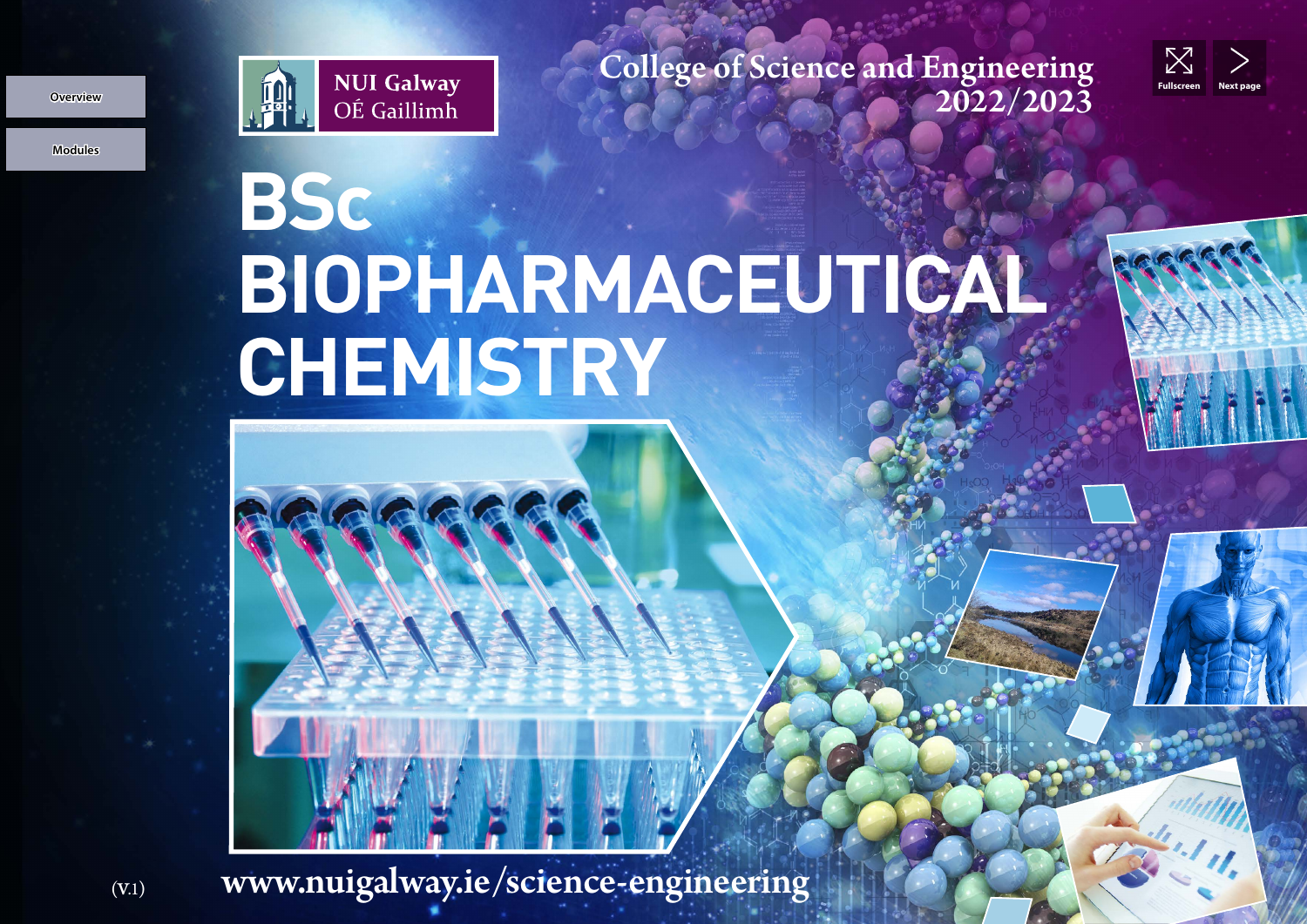## **Overview**

| <b>Overview</b> | Year 1                                                                                                                                                                                                   | Year 2                                                                                                                                               | Year 3                                | Year 4                                                                                                                                                                                                                                                                                                                                                                                                                                                                                                                                   |
|-----------------|----------------------------------------------------------------------------------------------------------------------------------------------------------------------------------------------------------|------------------------------------------------------------------------------------------------------------------------------------------------------|---------------------------------------|------------------------------------------------------------------------------------------------------------------------------------------------------------------------------------------------------------------------------------------------------------------------------------------------------------------------------------------------------------------------------------------------------------------------------------------------------------------------------------------------------------------------------------------|
|                 | [60 credits]                                                                                                                                                                                             | [60 credits]                                                                                                                                         | [60 credits]                          | [60 credits]                                                                                                                                                                                                                                                                                                                                                                                                                                                                                                                             |
| <b>Modules</b>  | There are 45 credits of Core modules.<br>Choose one module to a value of<br>15 credits:<br><b>Applied Mathematics</b><br><b>Computer Science</b><br><b>Mathematical Studies</b><br>Mathematics (Honours) | There are 60 credits of Core modules.                                                                                                                | There are 60 credits of Core modules. | There are 30 credits of Core modules.<br>Work Placement Option: 30 credits<br>Students assigned to the Work Placement<br>Option must take:<br><b>Biopharmacuetical Chemistry</b><br>Dissertation<br><b>Work Placement</b><br>On-Campus Option: 30 credits<br>Students assigned to the On-Campus<br>Option must take:<br>On Campus Project<br>Plus three of:<br>Advanced Inorganic Chemistry<br>Mechanisms, Polymer Chemistry and<br>Photochemistry<br><b>Physical Chemistry 1</b><br>Selective Synthesis and Organometallic<br>Chemistry |
|                 |                                                                                                                                                                                                          | Module Descriptors available at: http://www.nuigalway.ie/science-engineering/undergraduateprogrammes/biopharmaceutical-chemistry.html#course_outline |                                       |                                                                                                                                                                                                                                                                                                                                                                                                                                                                                                                                          |